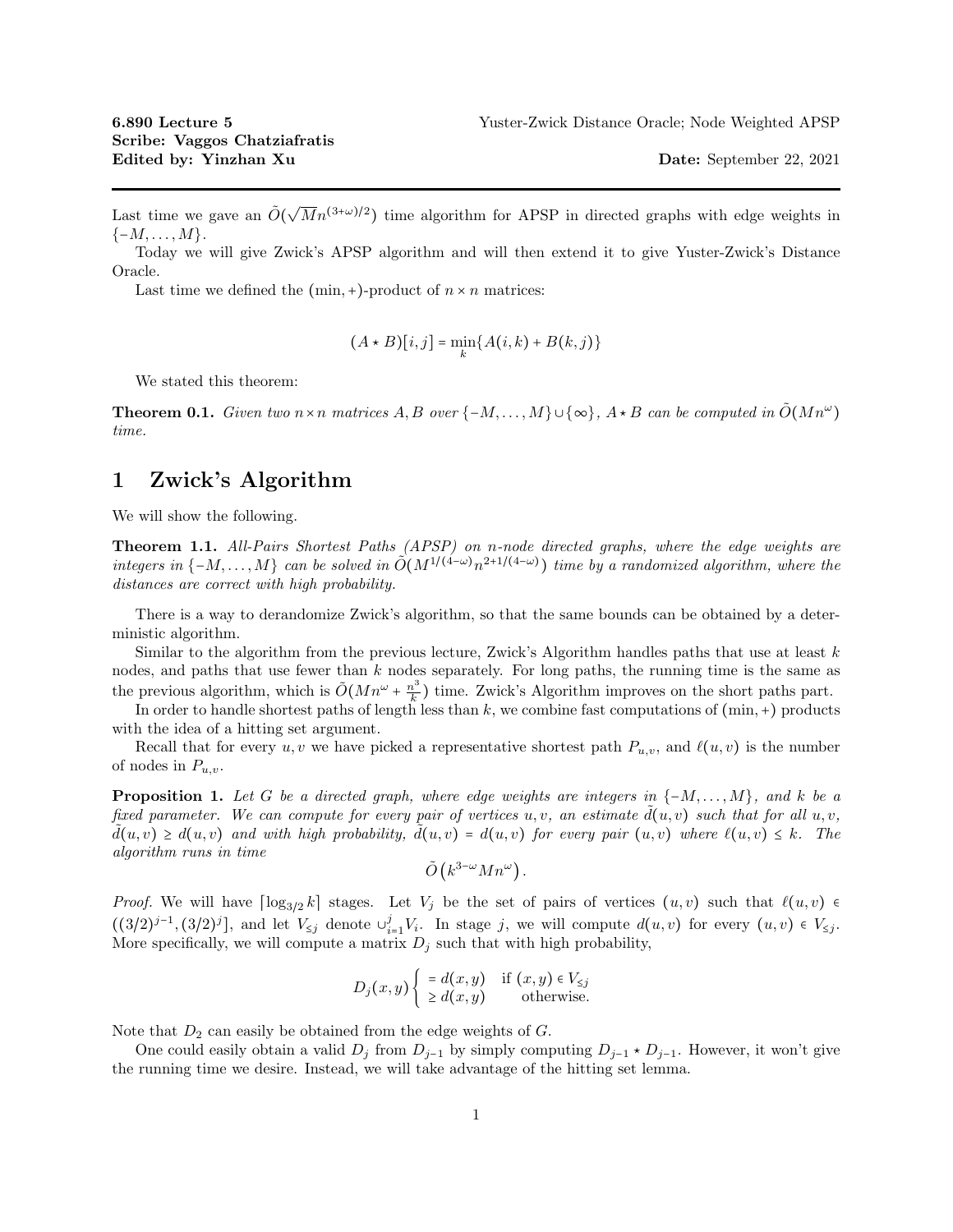For every  $(u, v) \in V_i$ , consider the representative shortest path  $P_{u,v}$  from u to v. The middle third of  $P_{u,v}$ is a set of  $\lfloor (1/3)(3/2)^j \rfloor$  nodes appearing consecutively in  $P_{u,v}$  such that at most  $(1/3)(3/2)^j$  nodes precede them, and at most  $(1/3)(3/2)^j$  nodes follow them.

Here's a figure showing the middle third as the portion of  $P_{u,v}$  between nodes c and d:

$$
\bigodot \xrightarrow{\leftarrow} \frac{1}{3} \left(\frac{3}{2}\right)^j \longrightarrow \bigodot \xrightarrow{\leftarrow} \frac{1}{3} \left(\frac{3}{2}\right)^j \longrightarrow \bigodot \xrightarrow{\leftarrow} \frac{1}{3} \left(\frac{3}{2}\right)^j \longrightarrow \bigodot
$$

At stage j, we take a random  $S_j \subseteq V$  with  $|S_j| = \Theta(\frac{n}{(3/2)^{j-1}} \log n)$  so that with high probability, V hits a node  $s_{u,v}$  in the middle third of  $P_{u,v}$  for every  $(u,v) \in V_j$ . Observe that because  $s_{u,v}$  is in the middle third of  $P_{u,v}$ , we get that  $(u, s_{u,v}), (s_{u,v}, v) \in D_{\leq j-1}$ .

It follows that with high probability, for all  $(u, v) \in V_i$ ,

$$
d(u, v) = \min_{s \in S_j} \{D_{j-1}(u, s) + D_{j-1}(s, v)\}.
$$

Thus we can compute  $D_i(u, v)$  via

$$
D_j(u,v) = \min \left\{ D_{j-1}(u,v), \min_{s \in S_j} \{ D_{j-1}(u,s) + D_{j-1}(s,v) \} \right\}.
$$

This is easy to do in  $O(n^2)$  time once we have already computed min<sub>s∈S</sub>{ $D_{j-1}(u, s) + D_{j-1}(s, v)$ } for every  $(u, v)$ . It can be obtained by computing the product  $X \star Y$  where X contains the columns in  $D_{j-1}$ corresponding to the elements of  $S_j$ , and Y contains the rows in  $D_{j-1}$  corresponding to the elements of  $S_j$ . In other words, by selecting a hitting set  $S_j$ , we are able to use the (min, +)-product of matrices much smaller than  $D_{i-1}$  in order to compute  $D_i$ .

Breaking X and Y into square blocks of side-length approximately  $n/(3/2)^j$ , so that there are approximately  $(3/2)^j$  blocks in X and Y. We can use the (min, +)-products of all  $(3/2)^{2j}$  pairs of blocks to easily recover  $X \star Y$ . By Theorem 0.1, since  $D_j$  has entries in  $\{-(3/2)^j M, \ldots, (3/2)^j M\} \cup \{\infty\}$ , this takes time

$$
\tilde{O}\left((3/2)^{2j}\cdot (3/2)^j\cdot M\cdot\left(\frac{n}{(3/2)^j}\right)^{\omega}\right)=\tilde{O}\left(((3/2)^{3-\omega})^jMn^{\omega}\right).
$$

Summing over the  $\lceil \log_{3/2} k \rceil$  stages, we get a running time of

$$
\tilde{O}\left(n^{\omega}M\sum_{j:(3/2)^j
$$

◻

We are now in a position to complete the proof of Zwick's Theorem. Indeed, combining the long distance algorithm and Proposition 1 and optimizing for k at  $k = \frac{n^{(3-\omega)/(4-\omega)}}{M^{1/(4-\omega)}}$  $\frac{\partial}{\partial M^{1/(4-\omega)}}$ , we get a total running time of  $\tilde{O}(M^{1/(4-\omega)}n^{2+1/(4-\omega)})$ . Observe that both the algorithm for long paths and for short paths compute either the correct distances or overestimate for distances between pairs of nodes; thus minimizing the outputted distances of the two, one can obtain the exact  $d(u, v)$  for all  $u, v \in V$ .

## 2 Yuster-Zwick Distance Oracle

Our goal here is to construct a "distance oracle", faster than computing APSP. The distance oracle is a graph data structure that can answer distance queries for any given pair of vertices, in some small amount of time. This query time is not necessarily constant.

The theorem we prove is as follows.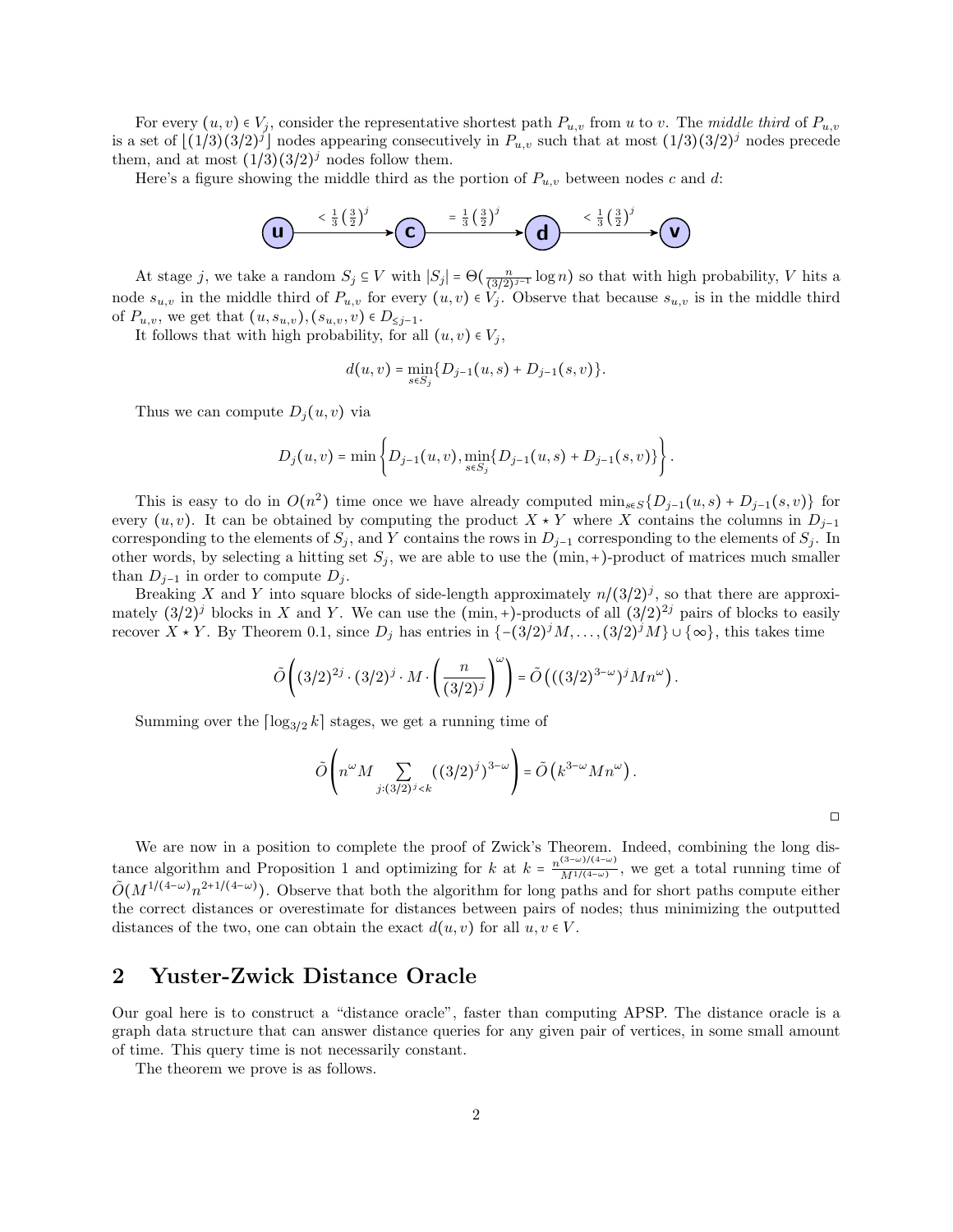**Theorem 2.1** (Yuster, Zwick '05). Let G be a directed graph with edge weights in  $\{-M, \ldots, M\}$ . Then in  $\tilde{O}(Mn^{\omega})$  time, we can compute an  $n \times n$  matrix D such that for every  $u, v \in V$ , with high probability:

$$
(D * D)[u, v] = d(u, v),
$$

where  $d(u, v)$  is the minimum weight of a shortest path from i to j using n hops. (If the graph does not have negative cycles, then  $d(\cdot, \cdot)$  are just the shortest paths distances.)

Recall that the fastest algorithm for APSP in directed graphs requires  $\tilde{O}(\sqrt{M}n^{2.5})$  time even if  $\omega = 2$ , whereas the algorithm in the theorem obtains a much faster runtime of  $\tilde{O}(Mn^{\omega})$ , at the cost that now to extract any particular distance, one might need to spend  $O(n)$  time.

Note that the theorem above does not imply a faster APSP algorithm, because  $D$  may have large entries, making computing  $D \star D$  expensive. However, if one only cares about a small number q of distances, one can extract them from D in  $O(qn)$  time. (A straightforward way to extract q distances would require q iterations of Dijkstra's algorithm, which would give a runtime of  $\Omega(qn^2)$ .)

Thus, for single source shortest paths (SSSP) we have the following corollary:

Corollary 2.1. Let  $G = (V, E)$  be a directed graph with edge weights in  $\{-M, \ldots, M\}$  and no negative cycles. Let  $s \in V$ . Then single-source shortest paths from s can be computed in  $O(Mn^{\omega})$  time.

*Proof.* By Theorem 2.1, we can compute an  $n \times n$  matrix D such that  $D \star D$  is the correct all-pairs shortestpaths matrix, in  $\tilde{O}(Mn^{\omega})$  time.

Then for all  $v \in V$ , we know that:

$$
d(s,v)=\min_k\{D[s,k]+D[k,v]\}.
$$

Computing this for all  $v \in V$  only takes  $O(n^2)$  time. Since  $\omega \geq 2$ , this entire computation is in  $\tilde{O}(Mn^{\omega})$ time.  $\Box$ 

Similarly, we can show that detecting negative cycles is fast since any negative cycle contains a simple cycle of negative weight, and thus corresponds to a path from i to i for some i of length  $\leq n$  and negative weight.

**Corollary 2.2.** Let G be a directed graph with edge weights in  $\{-M, M\}$ . Then negative cycle detection can be computed in  $\tilde{O}(M n^{\omega})$  time.

We use the following notations for the proof of the main theorem.

**Notation:** For  $u, v \in V$ , let  $P_{u,v}$  be an arbitrary shortest path from u to v using at most n hops, and let  $\ell(u, v)$  be the number of hops on  $P_{u,v}$ . Suppose that A is an  $n \times n$  matrix and that  $S, T \subseteq \{1, \ldots, n\}$ . Then  $A[S,T]$  is the submatrix of A consisting of rows indexed by S and columns indexed by T.

The main algorithm again uses randomness and the hitting set lemma but now we do not take freshly random samples every time, instead we take each successive random sample  $B_{j+1}$  to be a random sample from the previous random sample  $B_i$ .

Proof of Theorem 2.1.

We claim that Algorithm 1 is our desired algorithm.

**Running Time:** In iteration j, we multiply an  $n \times \tilde{O}\left(\frac{n}{(3/2)^{j-1}}\right)$  matrix by a  $\tilde{O}\left(\frac{n}{(3/2)^{j-1}}\right) \times \tilde{O}\left(\frac{n}{(3/2)^j}\right)$ matrix, where all entries are at most  $(3/2)^{j}M$  in absolute value (we will show iteration j only needs to consider paths with at most  $(3/2)^j$  nodes).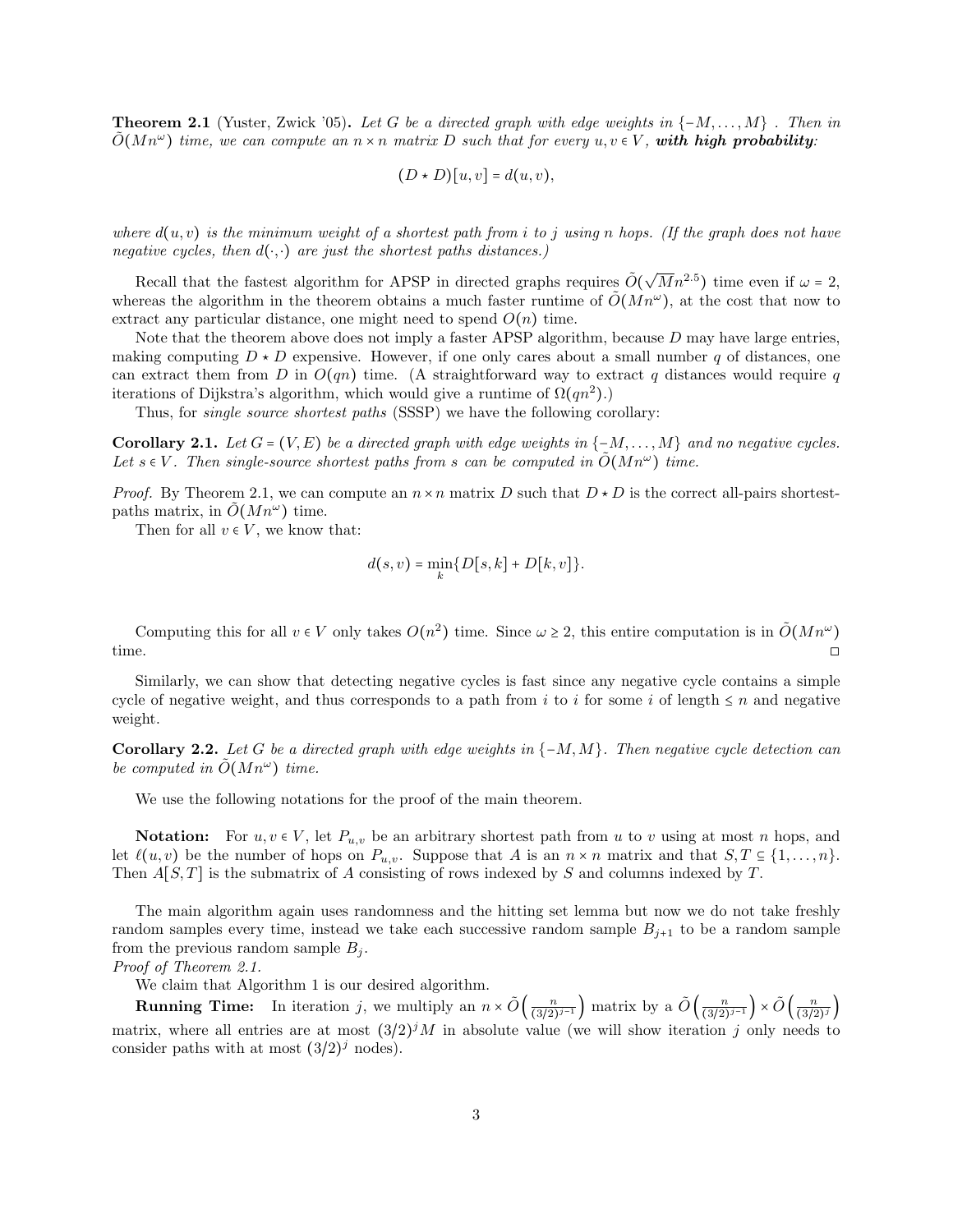Algorithm 1:  $YZ(A)$ 

A is the weighted adjacency matrix; Set  $D \leftarrow A$ ; Set  $B_0 \leftarrow V$ ; for  $j = 1, ..., \log_{3/2} n$  do Let D' be D but with all entries larger than  $M(3/2)^j$  replaced by  $\infty$ ; Choose  $B_j$  to be a random subset of  $B_{j-1}$  of size  $\frac{c \cdot n}{(3/2)^j} \log n$ ; Compute  $D_j \leftarrow D'[V, B_{j-1}] \star D'[B_{j-1}, B_j];$ Compute  $\overline{D}_j \leftarrow D'[B_j, B_{j-1}] \star D'[B_{j-1}, V];$ foreach  $u \in V, b \in B_j$  do Set  $D[u, b] = min(D[u, b], D<sub>j</sub>[u, b])$ ; Set  $D[b, u] = min(D[b, u], D_j[b, u])$ ; return D;

We can split the matrices to blocks of size around  $\frac{n}{(3/2)^j}$  by  $\frac{n}{(3/2)^j}$ , and compute the Min-Plus product between every pair of blocks. Hence the runtime for iteration j is  $\tilde{O}\left(M(3/2)^j(3/2)^j(\frac{n}{(3/2)^j})^{\omega}\right) = \tilde{O}\left(\frac{Mn^{\omega}}{(3/2)^j(\omega-2)}\right)$ . Over all iterations, the running time is, asymptotically, ignoring polylog factors,

$$
Mn^{\omega} \sum_{j} ((3/2)^{\omega - 2})^j \le \tilde{O}(Mn^{\omega}).
$$

If  $\omega > 2$ , one of the log factors in the O can be omitted.

Correctness: We will prove the correctness by proving two claims.

**Claim 1:** For all  $j = 0, \ldots, \log_{3/2} n, v \in V$ ,  $b \in B_j$ , if  $\ell(v, b) < (3/2)^j$  then w.h.p. after iteration j,  $D[v, b] = d(v, b)$ 

**Proof of Claim 1:** We will prove it via induction. The base case  $(j = 0, \ell(v, b) < (3/2)^0 = 1)$  is trivial, since the distance is for one-hop paths is exactly the adjacency matrix. Now, assume the inductive hypothesis is true for j – 1, that is we have stored correctly  $D[u, b] = d[v, b]$  if the shortest path  $(v, b)$  has length  $\ell(v, b) < (3/2)^{j-1}$ . We will show correctness for j. Consider some  $v \in V$  and  $b \in B_j$ . We consider two possible cases depending on how far node  $b$  is from  $v.$ 

**Case I:**  $\ell(v, b) < (3/2)^{j-1}$  (*b* is near)

But then  $b \in B_j \subset B_{j-1}$ . By our inductive hypothesis,  $D[v, b] = d(v, b) \text{ w.h.p.}!$ **Case II:**  $\ell(v, b) \in [(3/2)^{j-1}, (3/2)^{j})$  (*b* is far)

We will need to use our "middle third" technique from Zwick's algorithm.

$$
\bigodot \xrightarrow{\left(\frac{1}{3}\left(\frac{3}{2}\right)^j\right)} \bigodot \xrightarrow{\left(\frac{1}{3}\left(\frac{3}{2}\right)^j\right)} \bigodot \xrightarrow{\left(\frac{1}{3}\left(\frac{3}{2}\right)^j\right)} \bigodot
$$

We can choose  $c, d \in V$  on the path  $P_{v,b}$  such that:

$$
\ell(v, c) < \frac{1}{3} \left(\frac{3}{2}\right)^j \\
\ell(d, b) < \frac{1}{3} \left(\frac{3}{2}\right)^j \\
\ell(c, d) = \frac{1}{3} \left(\frac{3}{2}\right)^j < \left(\frac{3}{2}\right)^{j-1}
$$